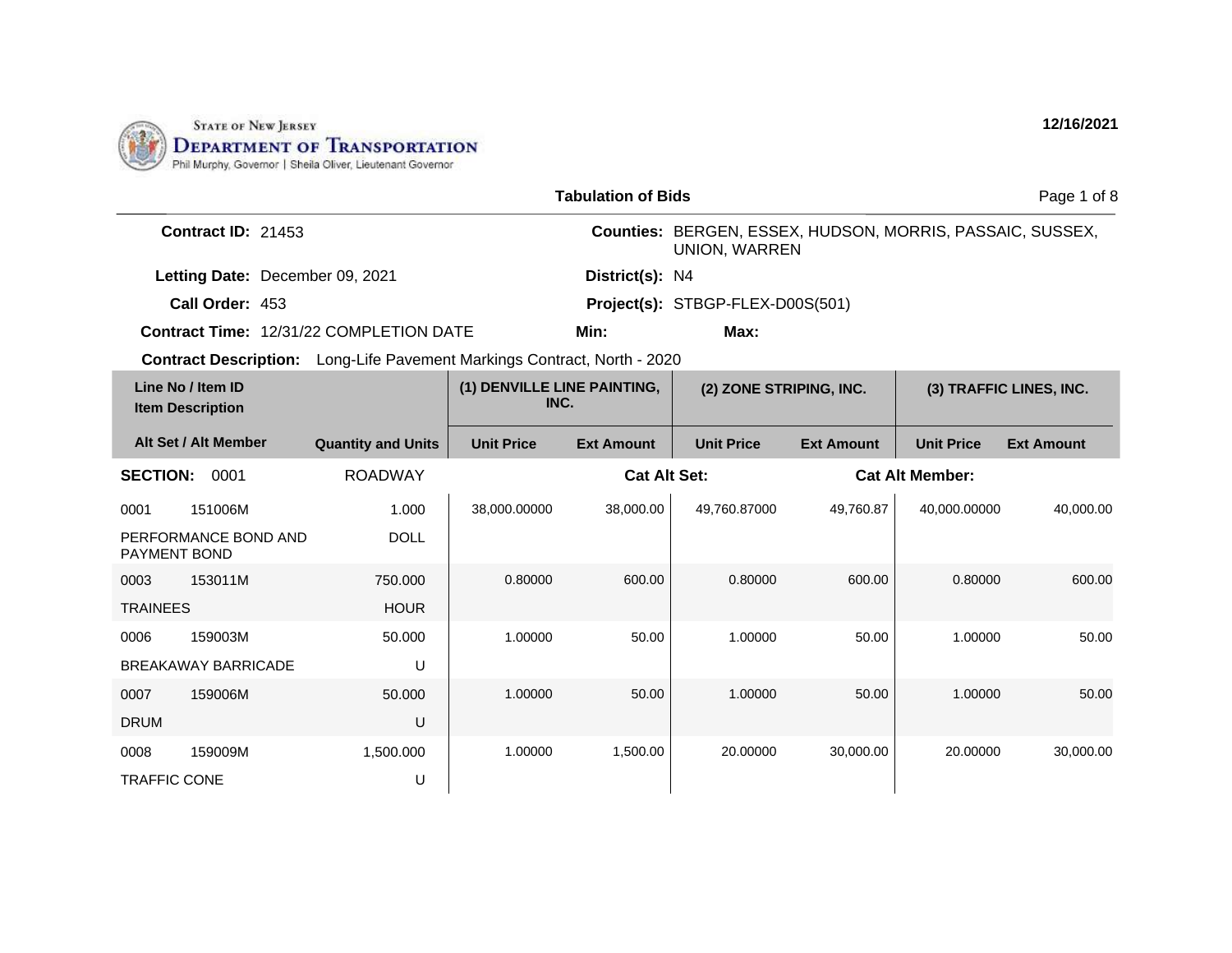

|                                              |                                                                                 |                           |                                     | <b>Tabulation of Bids</b> |                                                                                   |                   |                        | Page 2 of 8             |
|----------------------------------------------|---------------------------------------------------------------------------------|---------------------------|-------------------------------------|---------------------------|-----------------------------------------------------------------------------------|-------------------|------------------------|-------------------------|
|                                              | <b>Contract ID: 21453</b>                                                       |                           |                                     |                           | Counties: BERGEN, ESSEX, HUDSON, MORRIS, PASSAIC, SUSSEX,<br><b>UNION, WARREN</b> |                   |                        |                         |
|                                              | Letting Date: December 09, 2021                                                 |                           |                                     | District(s): N4           |                                                                                   |                   |                        |                         |
|                                              | Call Order: 453                                                                 |                           |                                     |                           | Project(s): STBGP-FLEX-D00S(501)                                                  |                   |                        |                         |
|                                              | Contract Time: 12/31/22 COMPLETION DATE                                         |                           |                                     | Min:                      | Max:                                                                              |                   |                        |                         |
|                                              | <b>Contract Description:</b> Long-Life Pavement Markings Contract, North - 2020 |                           |                                     |                           |                                                                                   |                   |                        |                         |
| Line No / Item ID<br><b>Item Description</b> |                                                                                 |                           | (1) DENVILLE LINE PAINTING,<br>INC. |                           | (2) ZONE STRIPING, INC.                                                           |                   |                        | (3) TRAFFIC LINES, INC. |
| Alt Set / Alt Member                         |                                                                                 | <b>Quantity and Units</b> | <b>Unit Price</b>                   | <b>Ext Amount</b>         | <b>Unit Price</b>                                                                 | <b>Ext Amount</b> | <b>Unit Price</b>      | <b>Ext Amount</b>       |
| <b>SECTION:</b>                              | 0001                                                                            | <b>ROADWAY</b>            |                                     | <b>Cat Alt Set:</b>       |                                                                                   |                   | <b>Cat Alt Member:</b> |                         |
| 159012M<br>0009                              |                                                                                 | 800.000                   | 8.00000                             | 6,400.00                  | 1.00000                                                                           | 800.00            | 8.00000                | 6,400.00                |
| <b>CONSTRUCTION SIGNS</b>                    |                                                                                 | <b>SF</b>                 |                                     |                           |                                                                                   |                   |                        |                         |
| 159027M<br>0010                              |                                                                                 | 8.000                     | 2,500.00000                         | 20,000.00                 | 2,500.00000                                                                       | 20,000.00         | 2,500.00000            | 20,000.00               |
|                                              | FLASHING ARROW BOARD, 4' X 8'                                                   | U                         |                                     |                           |                                                                                   |                   |                        |                         |
| 159030M<br>0011                              |                                                                                 | 6.000                     | 1,000.00000                         | 6,000.00                  | 3,500.00000                                                                       | 21,000.00         | 3,000.00000            | 18,000.00               |
| <b>SIGN</b>                                  | PORTABLE VARIABLE MESSAGE                                                       | U                         |                                     |                           |                                                                                   |                   |                        |                         |
| 159108M<br>0012                              |                                                                                 | 8.000                     | 20,000.00000                        | 160,000.00                | 20,000.00000                                                                      | 160,000.00        | 20,000.00000           | 160,000.00              |
| <b>MOUNTED CRASH CUSHION</b>                 | <b>TRAFFIC CONTROL TRUCK WITH</b>                                               | U                         |                                     |                           |                                                                                   |                   |                        |                         |
| 0013<br>159141M                              |                                                                                 | 600.000                   | 1.00000                             | 600.00                    | 1.00000                                                                           | 600.00            | 1.00000                | 600.00                  |
|                                              | <b>TRAFFIC DIRECTOR, FLAGGER</b>                                                | <b>HOUR</b>               |                                     |                           |                                                                                   |                   |                        |                         |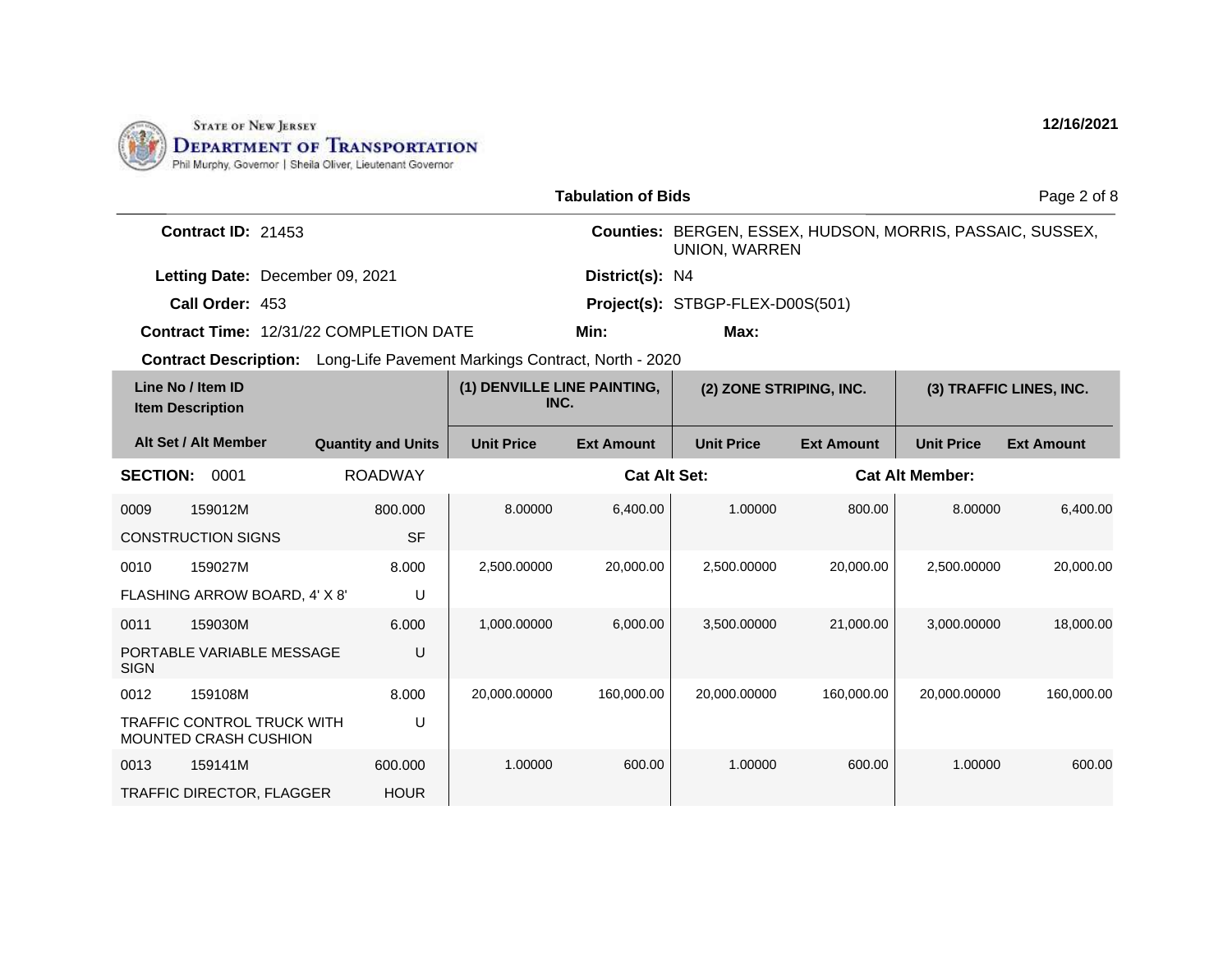

|                                              |                                 |                                                                                 |                                     | <b>Tabulation of Bids</b> |                                                                                   |                   |                         | Page 3 of 8       |
|----------------------------------------------|---------------------------------|---------------------------------------------------------------------------------|-------------------------------------|---------------------------|-----------------------------------------------------------------------------------|-------------------|-------------------------|-------------------|
|                                              | Contract ID: 21453              |                                                                                 |                                     |                           | Counties: BERGEN, ESSEX, HUDSON, MORRIS, PASSAIC, SUSSEX,<br><b>UNION, WARREN</b> |                   |                         |                   |
|                                              | Letting Date: December 09, 2021 |                                                                                 |                                     | District(s): N4           |                                                                                   |                   |                         |                   |
|                                              | Call Order: 453                 |                                                                                 |                                     |                           | Project(s): STBGP-FLEX-D00S(501)                                                  |                   |                         |                   |
|                                              |                                 | <b>Contract Time: 12/31/22 COMPLETION DATE</b>                                  |                                     | Min:                      | Max:                                                                              |                   |                         |                   |
|                                              |                                 | <b>Contract Description:</b> Long-Life Pavement Markings Contract, North - 2020 |                                     |                           |                                                                                   |                   |                         |                   |
| Line No / Item ID<br><b>Item Description</b> |                                 |                                                                                 | (1) DENVILLE LINE PAINTING,<br>INC. |                           | (2) ZONE STRIPING, INC.                                                           |                   | (3) TRAFFIC LINES, INC. |                   |
|                                              | Alt Set / Alt Member            | <b>Quantity and Units</b>                                                       | <b>Unit Price</b>                   | <b>Ext Amount</b>         | <b>Unit Price</b>                                                                 | <b>Ext Amount</b> | <b>Unit Price</b>       | <b>Ext Amount</b> |
| <b>SECTION:</b>                              | 0001                            | <b>ROADWAY</b>                                                                  | <b>Cat Alt Set:</b>                 |                           |                                                                                   |                   | <b>Cat Alt Member:</b>  |                   |
| 0014                                         | MMR080M                         | 1,500,000.000                                                                   | 0.01000                             | 15,000.00                 | 0.04000                                                                           | 60,000.00         | 0.20000                 | 300,000.00        |
| <b>CLEARING SITE</b>                         |                                 | LF.                                                                             |                                     |                           |                                                                                   |                   |                         |                   |
| 0015                                         | 610003M                         | 4,549,222.000                                                                   | 0.45000                             | 2,047,149.90              | 0.46000                                                                           | 2,092,642.12      | 0.55000                 | 2,502,072.10      |
| TRAFFIC STRIPES, 4"                          |                                 | LF                                                                              |                                     |                           |                                                                                   |                   |                         |                   |
| 0016                                         | 610006M                         | 1,082,774.000                                                                   | 0.60000                             | 649,664.40                | 0.62000                                                                           | 671,319.88        | 0.80000                 | 866,219.20        |
| TRAFFIC STRIPES, 6"                          |                                 | LF                                                                              |                                     |                           |                                                                                   |                   |                         |                   |
| 0017                                         | 610007M                         | 227,461.000                                                                     | 1.50000                             | 341,191.50                | 0.80000                                                                           | 181,968.80        | 1.45000                 | 329,818.45        |
| TRAFFIC STRIPES, 8"                          |                                 | LF                                                                              |                                     |                           |                                                                                   |                   |                         |                   |
| 0018                                         | 610060M                         | 40,549.000                                                                      | 8.00000                             | 324,392.00                | 7.80000                                                                           | 316,282.20        | 10.00000                | 405,490.00        |
|                                              | <b>TRAFFIC MARKINGS SYMBOLS</b> | <b>SF</b>                                                                       |                                     |                           |                                                                                   |                   |                         |                   |
| 0019                                         | 610013M                         | 60,000.000                                                                      | 2.75000                             | 165,000.00                | 1.00000                                                                           | 60,000.00         | 2.50000                 | 150,000.00        |
|                                              | TRAFFIC MARKING LINES, 4"       | LF                                                                              |                                     |                           |                                                                                   |                   |                         |                   |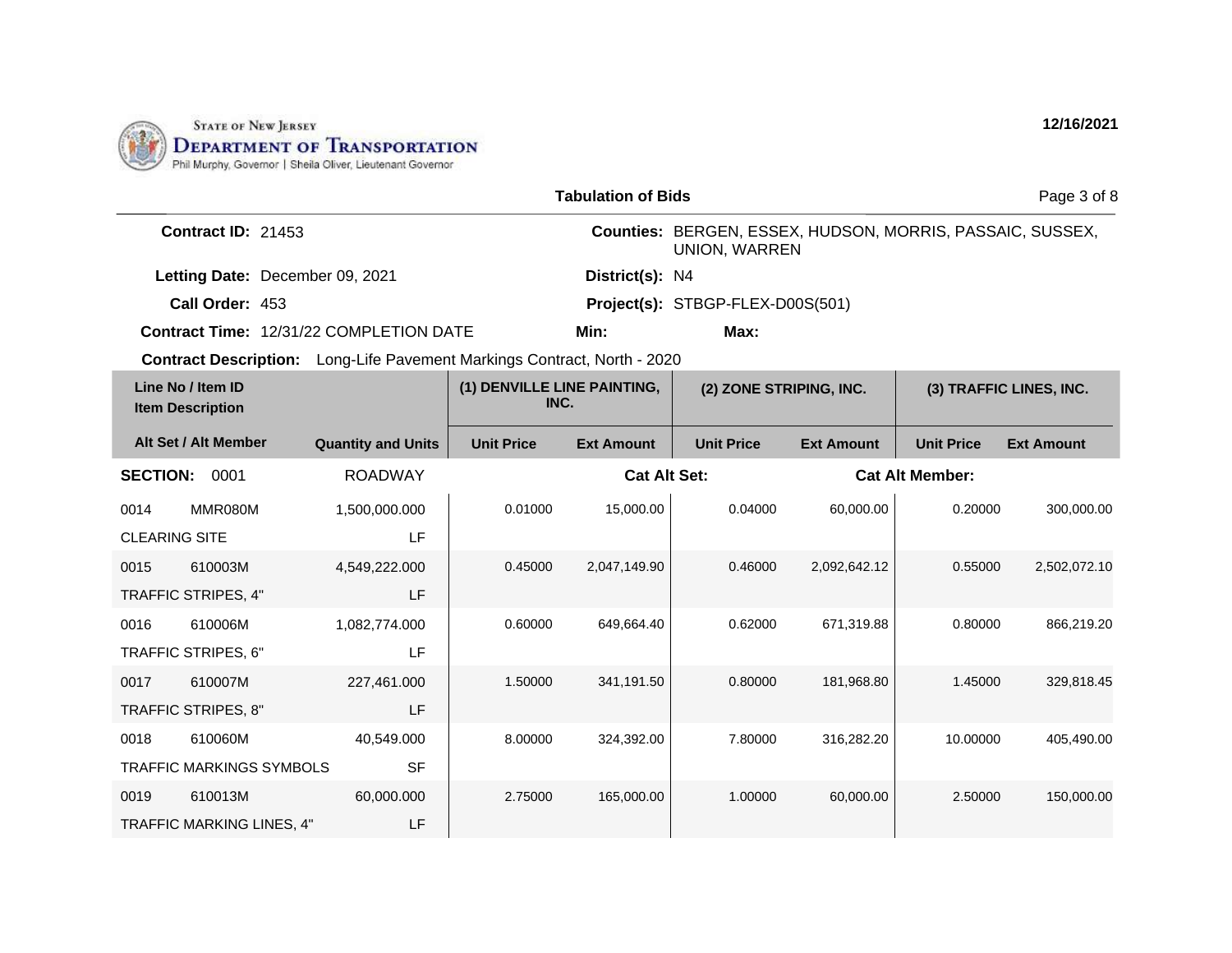

|                   |                                              |                                                                                 |                                     | <b>Tabulation of Bids</b> |                                                                                   |                   |                        | Page 4 of 8             |
|-------------------|----------------------------------------------|---------------------------------------------------------------------------------|-------------------------------------|---------------------------|-----------------------------------------------------------------------------------|-------------------|------------------------|-------------------------|
|                   | <b>Contract ID: 21453</b>                    |                                                                                 |                                     |                           | Counties: BERGEN, ESSEX, HUDSON, MORRIS, PASSAIC, SUSSEX,<br><b>UNION, WARREN</b> |                   |                        |                         |
|                   | Letting Date: December 09, 2021              |                                                                                 |                                     | District(s): N4           |                                                                                   |                   |                        |                         |
|                   | Call Order: 453                              |                                                                                 |                                     |                           | Project(s): STBGP-FLEX-D00S(501)                                                  |                   |                        |                         |
|                   |                                              | <b>Contract Time: 12/31/22 COMPLETION DATE</b>                                  |                                     | Min:                      | Max:                                                                              |                   |                        |                         |
|                   |                                              | <b>Contract Description:</b> Long-Life Pavement Markings Contract, North - 2020 |                                     |                           |                                                                                   |                   |                        |                         |
|                   | Line No / Item ID<br><b>Item Description</b> |                                                                                 | (1) DENVILLE LINE PAINTING,<br>INC. |                           | (2) ZONE STRIPING, INC.                                                           |                   |                        | (3) TRAFFIC LINES, INC. |
|                   | Alt Set / Alt Member                         | <b>Quantity and Units</b>                                                       | <b>Unit Price</b>                   | <b>Ext Amount</b>         | <b>Unit Price</b>                                                                 | <b>Ext Amount</b> | <b>Unit Price</b>      | <b>Ext Amount</b>       |
|                   | <b>SECTION:</b><br>0001<br><b>ROADWAY</b>    |                                                                                 | <b>Cat Alt Set:</b>                 |                           |                                                                                   |                   | <b>Cat Alt Member:</b> |                         |
| 0020              | 610014M                                      | 59,283.000                                                                      | 7.50000                             | 444,622.50                | 2.90000                                                                           | 171,920.70        | 6.00000                | 355,698.00              |
|                   | TRAFFIC MARKING LINES, 8"                    | LF                                                                              |                                     |                           |                                                                                   |                   |                        |                         |
| 0021              | 610017M                                      | 144,556.000                                                                     | 11.00000                            | 1,590,116.00              | 11.00000                                                                          | 1,590,116.00      | 10.00000               | 1,445,560.00            |
|                   | TRAFFIC MARKING LINES, 24"                   | <b>LF</b>                                                                       |                                     |                           |                                                                                   |                   |                        |                         |
| 0022              | 610012M                                      | 1,000.000                                                                       | 30.00000                            | 30,000.00                 | 52.50000                                                                          | 52,500.00         | 50.00000               | 50,000.00               |
| <b>LENS</b>       | RPM, MONO-DIRECTIONAL, WHITE                 | U                                                                               |                                     |                           |                                                                                   |                   |                        |                         |
| 0023              | 610018M                                      | 1,000.000                                                                       | 30.00000                            | 30,000.00                 | 52,50000                                                                          | 52,500.00         | 50.00000               | 50,000.00               |
| <b>AMBER LENS</b> | RPM, MONO-DIRECTIONAL,                       | U                                                                               |                                     |                           |                                                                                   |                   |                        |                         |
| 0024              | 610021M                                      | 1,000.000                                                                       | 30.00000                            | 30,000.00                 | 52.50000                                                                          | 52,500.00         | 50.00000               | 50,000.00               |
| <b>LENS</b>       | RPM, BI-DIRECTIONAL, AMBER                   | U                                                                               |                                     |                           |                                                                                   |                   |                        |                         |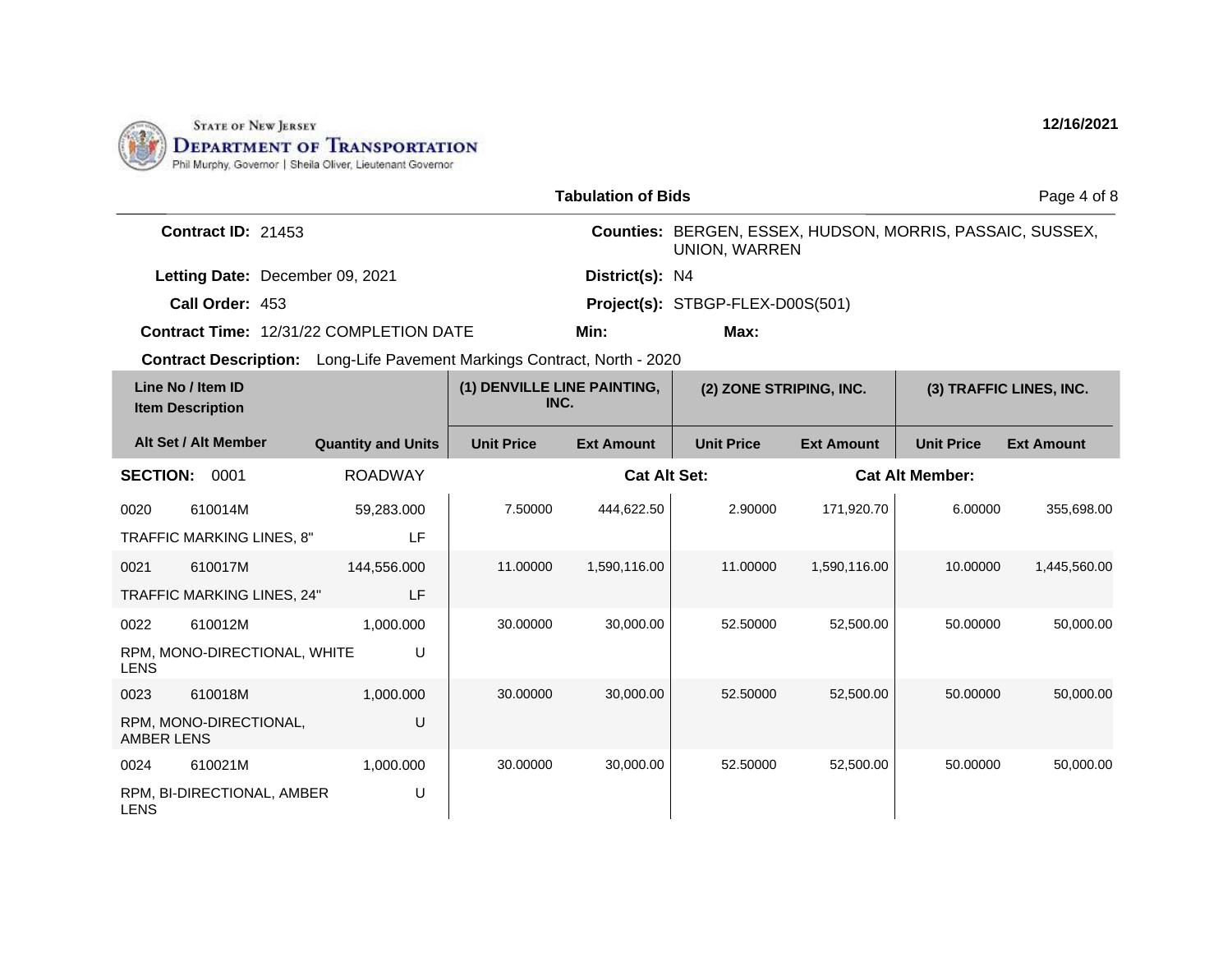

|                                                   |                                 |                                                                                 |                                     | <b>Tabulation of Bids</b> |                                                                                   |                   |                        | Page 5 of 8             |
|---------------------------------------------------|---------------------------------|---------------------------------------------------------------------------------|-------------------------------------|---------------------------|-----------------------------------------------------------------------------------|-------------------|------------------------|-------------------------|
|                                                   | Contract ID: 21453              |                                                                                 |                                     |                           | Counties: BERGEN, ESSEX, HUDSON, MORRIS, PASSAIC, SUSSEX,<br><b>UNION, WARREN</b> |                   |                        |                         |
|                                                   | Letting Date: December 09, 2021 |                                                                                 |                                     | District(s): N4           |                                                                                   |                   |                        |                         |
|                                                   | Call Order: 453                 |                                                                                 |                                     |                           | Project(s): STBGP-FLEX-D00S(501)                                                  |                   |                        |                         |
|                                                   |                                 | <b>Contract Time: 12/31/22 COMPLETION DATE</b>                                  |                                     | Min:                      | Max:                                                                              |                   |                        |                         |
|                                                   |                                 | <b>Contract Description:</b> Long-Life Pavement Markings Contract, North - 2020 |                                     |                           |                                                                                   |                   |                        |                         |
| Line No / Item ID<br><b>Item Description</b>      |                                 |                                                                                 | (1) DENVILLE LINE PAINTING,<br>INC. |                           | (2) ZONE STRIPING, INC.                                                           |                   |                        | (3) TRAFFIC LINES, INC. |
| Alt Set / Alt Member                              |                                 | <b>Quantity and Units</b>                                                       | <b>Unit Price</b>                   | <b>Ext Amount</b>         | <b>Unit Price</b>                                                                 | <b>Ext Amount</b> | <b>Unit Price</b>      | <b>Ext Amount</b>       |
| <b>SECTION:</b>                                   | 0001                            | <b>ROADWAY</b>                                                                  |                                     | <b>Cat Alt Set:</b>       |                                                                                   |                   | <b>Cat Alt Member:</b> |                         |
| 0025                                              | 610024M                         | 1,000.000                                                                       | 1.00000                             | 1,000.00                  | 15.00000                                                                          | 15,000.00         | 10.00000               | 10.000.00               |
| <b>REMOVAL OF RPM</b>                             |                                 | U                                                                               |                                     |                           |                                                                                   |                   |                        |                         |
| 0026                                              | 610027M                         | 44,100.000                                                                      | 19.00000                            | 837,900.00                | 18.45000                                                                          | 813,645.00        | 17.00000               | 749,700.00              |
| <b>RPM LENS</b>                                   | REMOVAL AND REPLACEMENT OF      | U                                                                               |                                     |                           |                                                                                   |                   |                        |                         |
| 0027                                              | 610036M                         | 550,000.000                                                                     | 0.10000                             | 55,000.00                 | 0.50000                                                                           | 275,000.00        | 1.00000                | 550,000.00              |
|                                                   | REMOVAL OF TRAFFIC STRIPES      | LF                                                                              |                                     |                           |                                                                                   |                   |                        |                         |
| 0028                                              | 610039M                         | 20.275.000                                                                      | 0.50000                             | 10,137.50                 | 3.80000                                                                           | 77,045.00         | 3.00000                | 60,825.00               |
|                                                   | REMOVAL OF TRAFFIC MARKINGS     | <b>SF</b>                                                                       |                                     |                           |                                                                                   |                   |                        |                         |
| 0029                                              | MMR065M                         | 5,000.000                                                                       | 1.00000                             | 5,000.00                  | 1.00000                                                                           | 5,000.00          | 3.00000                | 15,000.00               |
| <b>REMOVAL OF LONG LIFE</b><br>PATTERNED CONTRAST | <b>PAVEMENT MARKINGS TAPE</b>   | LF                                                                              |                                     |                           |                                                                                   |                   |                        |                         |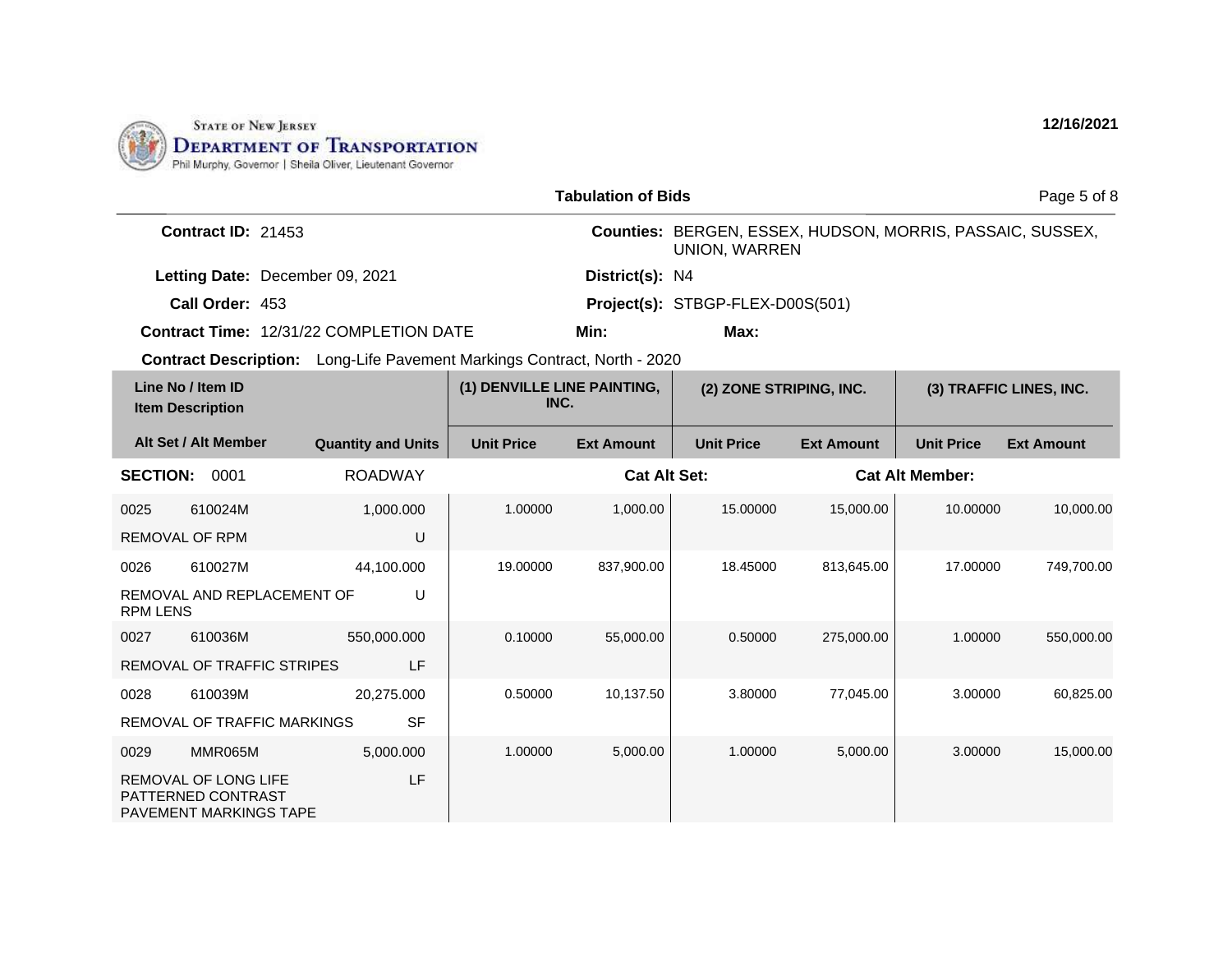

|                                                                                 |                           |                                     | <b>Tabulation of Bids</b> |                                                                            |                         |                   | Page 6 of 8             |
|---------------------------------------------------------------------------------|---------------------------|-------------------------------------|---------------------------|----------------------------------------------------------------------------|-------------------------|-------------------|-------------------------|
| <b>Contract ID: 21453</b>                                                       |                           |                                     |                           | Counties: BERGEN, ESSEX, HUDSON, MORRIS, PASSAIC, SUSSEX,<br>UNION, WARREN |                         |                   |                         |
| Letting Date: December 09, 2021                                                 |                           |                                     | District(s): N4           |                                                                            |                         |                   |                         |
| Call Order: 453                                                                 |                           |                                     |                           | Project(s): STBGP-FLEX-D00S(501)                                           |                         |                   |                         |
| <b>Contract Time: 12/31/22 COMPLETION DATE</b>                                  |                           |                                     | Min:                      | Max:                                                                       |                         |                   |                         |
| <b>Contract Description:</b> Long-Life Pavement Markings Contract, North - 2020 |                           |                                     |                           |                                                                            |                         |                   |                         |
| Line No / Item ID<br><b>Item Description</b>                                    |                           | (1) DENVILLE LINE PAINTING,<br>INC. |                           |                                                                            | (2) ZONE STRIPING, INC. |                   | (3) TRAFFIC LINES, INC. |
| Alt Set / Alt Member                                                            | <b>Quantity and Units</b> | <b>Unit Price</b>                   | <b>Ext Amount</b>         | <b>Unit Price</b>                                                          | <b>Ext Amount</b>       | <b>Unit Price</b> | <b>Ext Amount</b>       |
| <b>SECTION:</b><br>0001                                                         | <b>ROADWAY</b>            |                                     |                           | <b>Cat Alt Set:</b><br><b>Cat Alt Member:</b>                              |                         |                   |                         |
| 0030<br>MMR067M                                                                 | 261,476.000               | 0.10000                             | 26,147.60                 | 0.70000                                                                    | 183,033.20              | 1.00000           | 261,476.00              |
| REMOVAL OF TRAFFIC<br><b>MARKINGS, LINES</b>                                    | LF                        |                                     |                           |                                                                            |                         |                   |                         |
| MMR083M<br>0031                                                                 | (1)                       | 110,000.00000                       | 110,000.00                | 70,000.00000                                                               | 70.000.00               | 80.000.00000      | 80,000.00               |
| <b>MOBILE RETROREFLECTOMETER</b><br><b>SERVICE</b>                              | <b>LS</b>                 |                                     |                           |                                                                            |                         |                   |                         |
| <b>Section Totals:</b>                                                          |                           |                                     | \$6,945,521.40            |                                                                            | \$7,023,333.77          |                   | \$8,507,558.75          |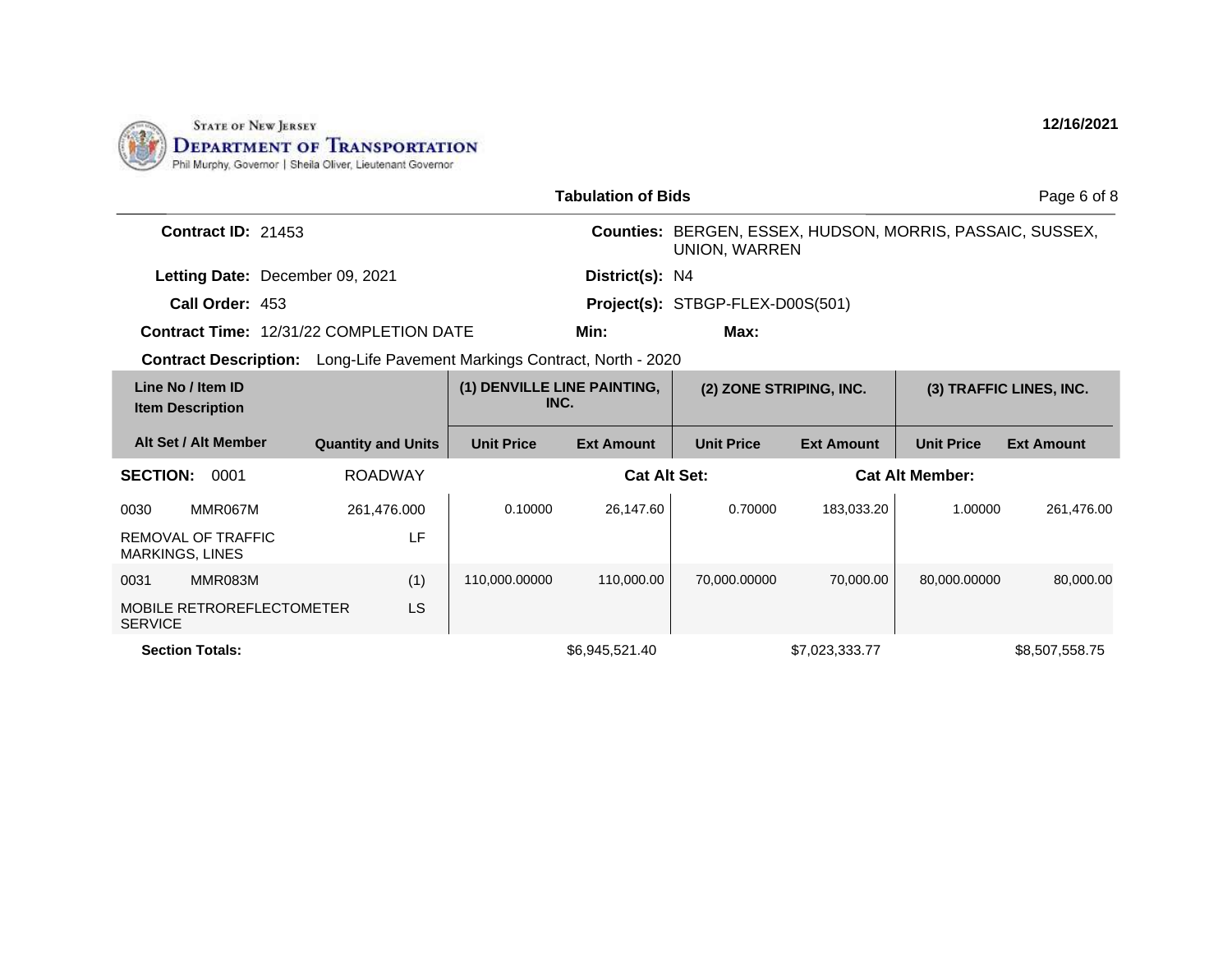

|                                              |                                 |                                                                                 |                                     | <b>Tabulation of Bids</b> |                                                                            |                   |                        | Page 7 of 8             |
|----------------------------------------------|---------------------------------|---------------------------------------------------------------------------------|-------------------------------------|---------------------------|----------------------------------------------------------------------------|-------------------|------------------------|-------------------------|
|                                              | <b>Contract ID: 21453</b>       |                                                                                 |                                     |                           | Counties: BERGEN, ESSEX, HUDSON, MORRIS, PASSAIC, SUSSEX,<br>UNION, WARREN |                   |                        |                         |
|                                              | Letting Date: December 09, 2021 |                                                                                 |                                     | District(s): N4           |                                                                            |                   |                        |                         |
|                                              | Call Order: 453                 |                                                                                 |                                     |                           | Project(s): STBGP-FLEX-D00S(501)                                           |                   |                        |                         |
|                                              |                                 | Contract Time: 12/31/22 COMPLETION DATE                                         |                                     | Min:                      | Max:                                                                       |                   |                        |                         |
|                                              |                                 | <b>Contract Description:</b> Long-Life Pavement Markings Contract, North - 2020 |                                     |                           |                                                                            |                   |                        |                         |
| Line No / Item ID<br><b>Item Description</b> |                                 |                                                                                 | (1) DENVILLE LINE PAINTING,<br>INC. |                           | (2) ZONE STRIPING, INC.                                                    |                   |                        | (3) TRAFFIC LINES, INC. |
| Alt Set / Alt Member                         |                                 | <b>Quantity and Units</b>                                                       | <b>Unit Price</b>                   | <b>Ext Amount</b>         | <b>Unit Price</b>                                                          | <b>Ext Amount</b> | <b>Unit Price</b>      | <b>Ext Amount</b>       |
| <b>SECTION:</b>                              | 0002                            |                                                                                 | <b>CONSTRUCTION ENGINEERING</b>     | <b>Cat Alt Set:</b>       |                                                                            |                   | <b>Cat Alt Member:</b> |                         |
| 0004                                         | 155006M                         | 1.000                                                                           | 15,000.00000                        | 15,000.00                 | 25,000.00000                                                               | 25,000.00         | 30,000.00000           | 30,000.00               |
|                                              | FIELD OFFICE TYPE B SET UP      | U                                                                               |                                     |                           |                                                                            |                   |                        |                         |
| 0005                                         | 155024M                         | 12.000                                                                          | 1,500.00000                         | 18,000,00                 | 3.000.00000                                                                | 36,000,00         | 5.000.00000            | 60,000.00               |
| FIELD OFFICE TYPE B<br><b>MAINTENANCE</b>    |                                 | <b>MO</b>                                                                       |                                     |                           |                                                                            |                   |                        |                         |
| <b>Section Totals:</b>                       |                                 |                                                                                 |                                     | \$33,000.00               |                                                                            | \$61,000.00       |                        | \$90,000,00             |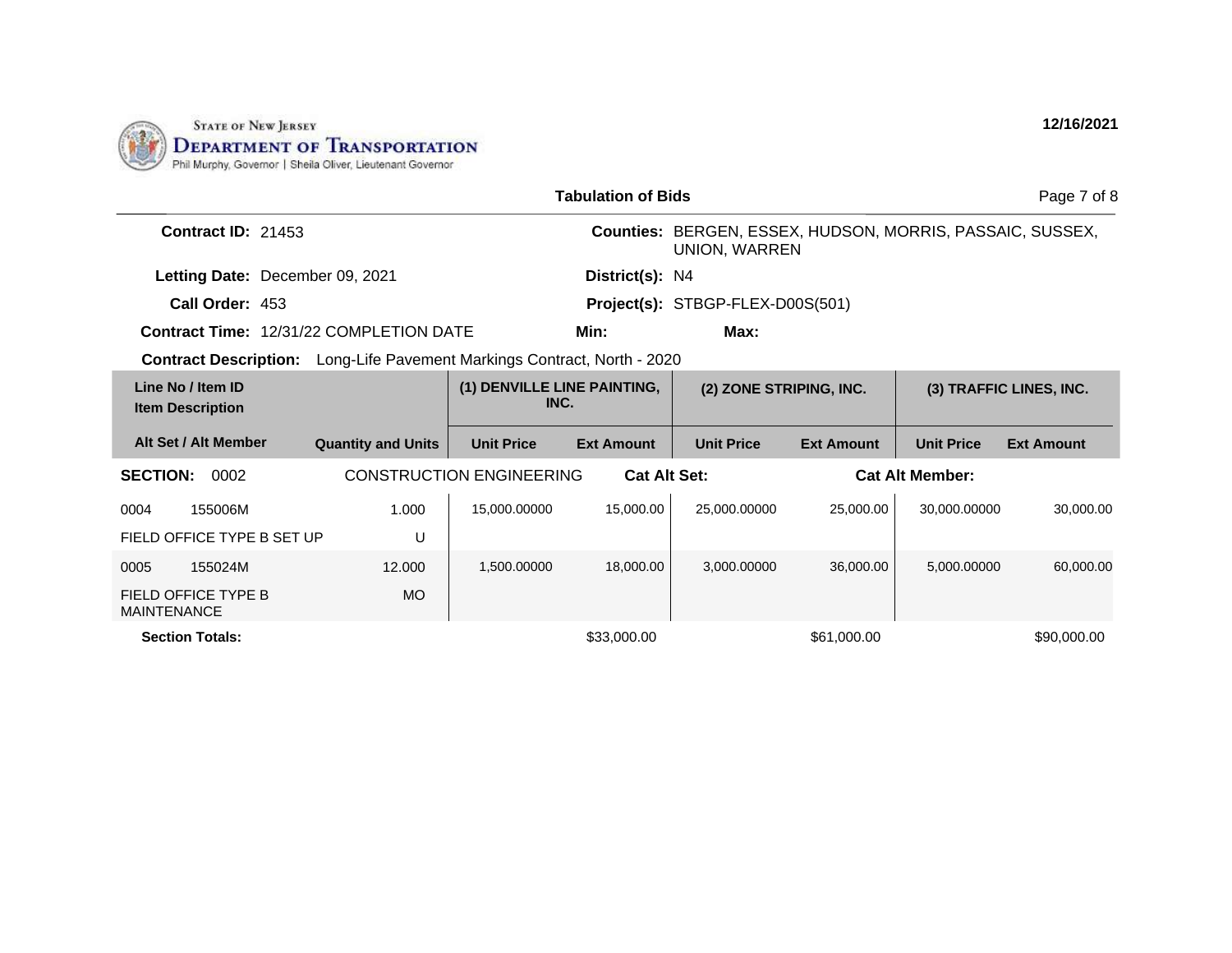

|                                                                          |                              |                   | <b>Tabulation of Bids</b>   |                                                                            |                   |                   | Page 8 of 8             |
|--------------------------------------------------------------------------|------------------------------|-------------------|-----------------------------|----------------------------------------------------------------------------|-------------------|-------------------|-------------------------|
| <b>Contract ID: 21453</b>                                                |                              |                   |                             | Counties: BERGEN, ESSEX, HUDSON, MORRIS, PASSAIC, SUSSEX,<br>UNION, WARREN |                   |                   |                         |
| Letting Date: December 09, 2021                                          |                              |                   | District(s): N4             |                                                                            |                   |                   |                         |
| Call Order: 453                                                          |                              |                   |                             | Project(s): STBGP-FLEX-D00S(501)                                           |                   |                   |                         |
| <b>Contract Time: 12/31/22 COMPLETION DATE</b>                           |                              |                   | Min:                        | Max:                                                                       |                   |                   |                         |
| Contract Description: Long-Life Pavement Markings Contract, North - 2020 |                              |                   |                             |                                                                            |                   |                   |                         |
| Line No / Item ID<br><b>Item Description</b>                             |                              | INC.              | (1) DENVILLE LINE PAINTING, | (2) ZONE STRIPING, INC.                                                    |                   |                   | (3) TRAFFIC LINES, INC. |
| Alt Set / Alt Member                                                     | <b>Quantity and Units</b>    | <b>Unit Price</b> | <b>Ext Amount</b>           | <b>Unit Price</b>                                                          | <b>Ext Amount</b> | <b>Unit Price</b> | <b>Ext Amount</b>       |
| <b>SECTION:</b><br>0003                                                  | NON-PARTICIPATING            |                   |                             | <b>Cat Alt Set:</b><br><b>Cat Alt Member:</b>                              |                   |                   |                         |
| 152015P<br>0002                                                          | 1.000                        | 14,000.00000      | 14.000.00                   | 10,000.00000                                                               | 10.000.00         | 15,000.00000      | 15,000.00               |
| POLLUTION LIABILITY INSURANCE                                            | <b>DOLL</b>                  |                   |                             |                                                                            |                   |                   |                         |
| <b>Section Totals:</b>                                                   |                              |                   | \$14,000.00                 |                                                                            | \$10,000.00       |                   | \$15,000.00             |
|                                                                          | <b>Contract Totals</b>       |                   | \$6,992,521.40              |                                                                            | \$7,094,333.77    |                   | \$8,612,558.75          |
|                                                                          | <b>Cost Plus Time Totals</b> |                   | \$6,992,521.40              |                                                                            | \$7,094,333.77    |                   | 8,612,558.75            |
| () indicates item is bid as Lump Sum                                     |                              |                   |                             |                                                                            |                   |                   |                         |